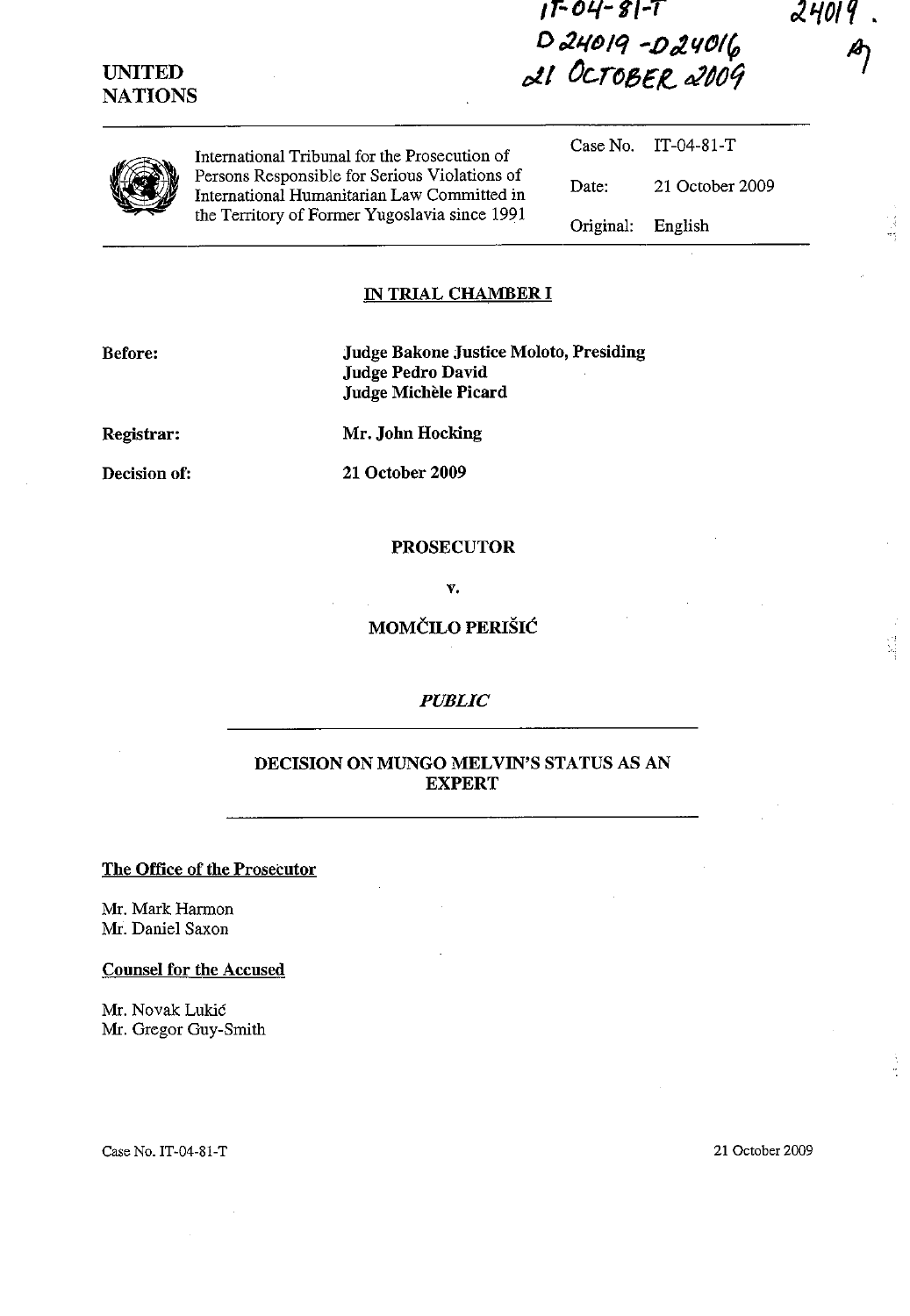$\frac{1}{2}$ 

 $\frac{3}{3}$ 

**TRIAL CHAMBER I** ("Trial Chamber") of the International Tribunal for the Prosecution of Persons Responsible for Serious Violations of International Humanitarian Law Committed in the Territory of the former Yugoslavia since 1991 ("Tribunal") is seised of the "Prosecution's Submission of Expert Report of Major General Mungo Melvin OBE" with Annexes A and B, filed confidentially on 12 October 2009 ("SUbmission"), and hereby renders its Decision.

## **I. PROCEDURAL mSTORY**

1. On 17 September 2009, the Trial Chamber allowed the prosecution to substitute expert witness General Constantin Degeratu with Major General Mungo Melvin in its "Decision on Prosecution's Motion to Substitute Expert Witness" ("Substitution Decision"). On 1 October 2009, the Trial Chamber denied reconsideration of the Substitution Decision in its "Decision on Motion for Reconsideration of Trial Chamber Decision Regarding Substitution of Prosecution Expert Witness" ("Reconsideration Decision").

2. In its Submission, the Prosecution moves the Trial Chamber to admit into evidence the report authored by Major General Melvin titled "General Questions of Command in Relation to the Case Pertaining Against Momčilo Perišić" ("Report").<sup>1</sup> On 20 October 2009, the Defence declined to accept the Report in its "Notice Pursuant to Rule 94 *bis* with Regard to Prosecution Witness Mungo Melvin and Request to Lift Confidentiality of Filings" filed publicly by the Defence on 20 October 2009 ("Notice").

### **II. SUBMISSIONS**

#### **A. Prosecution**

3. In support of its Submission, the Prosecution submits that Major General Melvin has ample expertise in the field of generally accepted military principles governing topics related to cooperation, command and control, secondment and command responsibility.2 The Prosecution submits that the Report is directly relevant and probative to all counts in the Indictment, particularly the position and authority of the Accnsed with regard to Yugoslav Army officers serving in the Army of Republika Srpska and the Army of the Republic of Serbian Krajina.<sup>3</sup>

Case No. IT-04-S1-T 2 21 October 2009

**<sup>1</sup> Motion, Annex A.** 

**<sup>2</sup> Motion, para. 8.** 

**<sup>3</sup> Motion, para. 8.**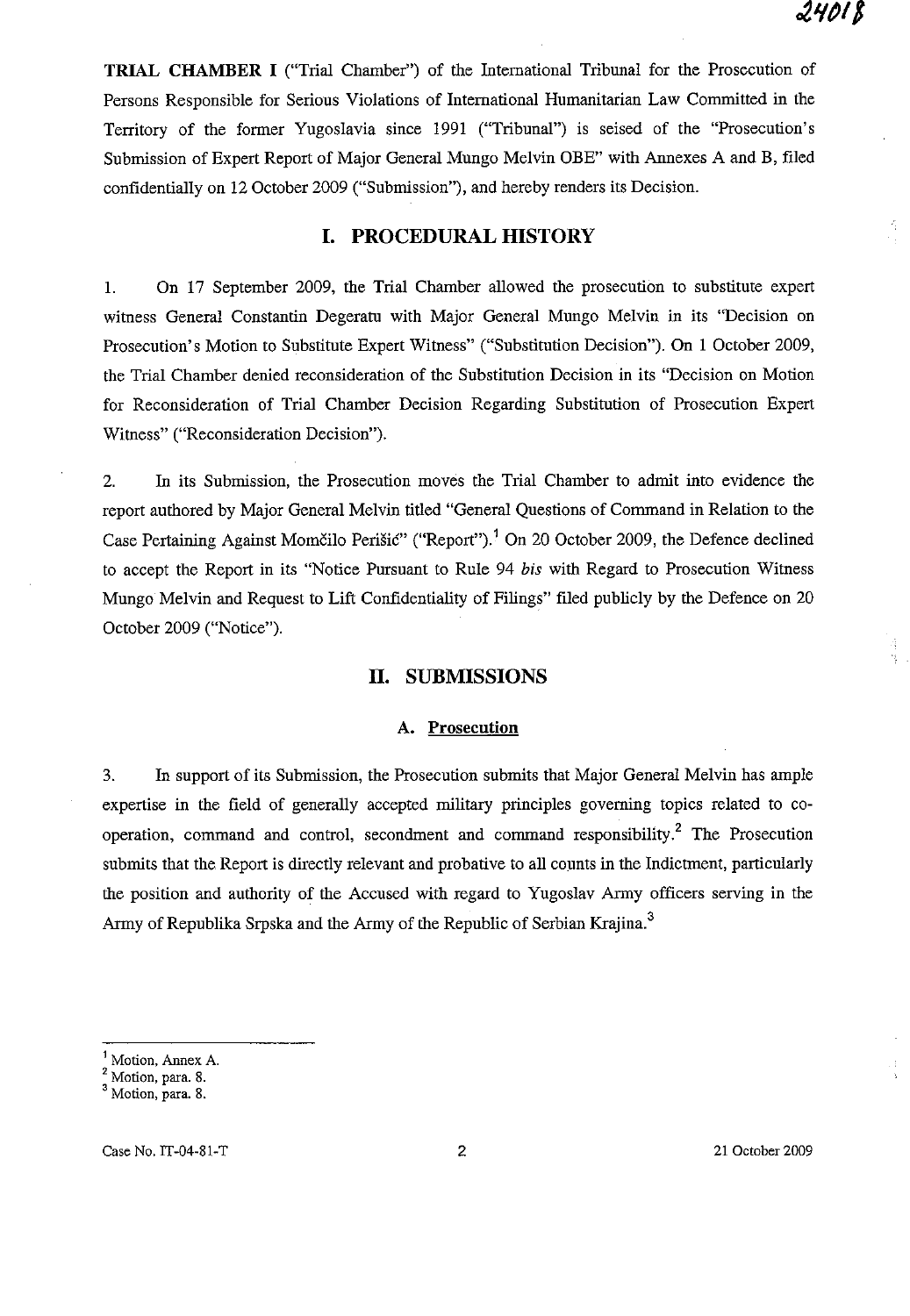#### **B. Defence**

4. In its Notice, the Defence does not accept the expert report, challenges both its relevance and the qualification of its author and wishes to cross-examine him.<sup>4</sup> The Defence requests the Trial Chamber to require Major General Melvin to appear for cross-examination in this case and reserves the right to respond on the merits of the Submission by arguing that it is premature to admit the Report into evidence until after the witness' testimony is heard.<sup>5</sup> The Defence further requests that the confidentiality of the motions and decisions on this matter be lifted, save for the annexes to the "Prosecution Motion to Substitute Expert Witness with Annexes A and B" ("Initial Motion") dealing with internal Prosecution witness records.<sup>6</sup>

## **Ill. APPLICABLE LAW**

5. The applicable law for admitting expert reports pursuant to 94 *his* of the Rules has been outlined in its past decisions and the Trial Chamber incorporates it by reference here.<sup>7</sup>

## **IV. DISCUSSION**

6. An analysis of Major General Melvin's Curriculum Vitae ("CV") shows that at the time when he prepared the Report he had over 35 years of military service and is soon to leave his post as General Officer Commanding the UK Support Command to become the Senior Army Member at the Royal College of Defence Studies, London.<sup>8</sup> Major General Melvin has also authored the British Army Doctrine Publication ("ADP") "Command" and edited and co-authored the ADP "Land Operations", both adopted in the British Army Code.<sup>9</sup>

7. Given Major General Melvin's relevant practical and academic experience in military training and research, the Trial Chamber finds that he has gained specialised knowledge as an expert in the field of military command and control. The Trial Chamber finds that Major General Melvin is qualified as an expert within the meaning of Rule 94 *bis* of the Rules.

<sup>&</sup>lt;sup>4</sup> Notice, para. 2.

<sup>5</sup> Notice, paras 2, 9.

**<sup>6</sup>Notice, para. 6.** 

**<sup>7</sup> See** *e.g.* **Decision on Uncontested Srebrenica Expert Reports, 26 August 2009, paras 4-9; Decision on Expert Reports**  of Ewa Tabeau, 23 April 2009, paras 6-11; Decision on Expert Report by Richard Phillips, 10 March 2009, paras 5-10; Decision on Expert Reports by Richard Butler, 04 March 2009, paras 7-12.

**<sup>8</sup> Annex B, CV of Major General Melvin.** 

<sup>9</sup> Report, para. 1.2; Annex B, CV of Major General Melvin.